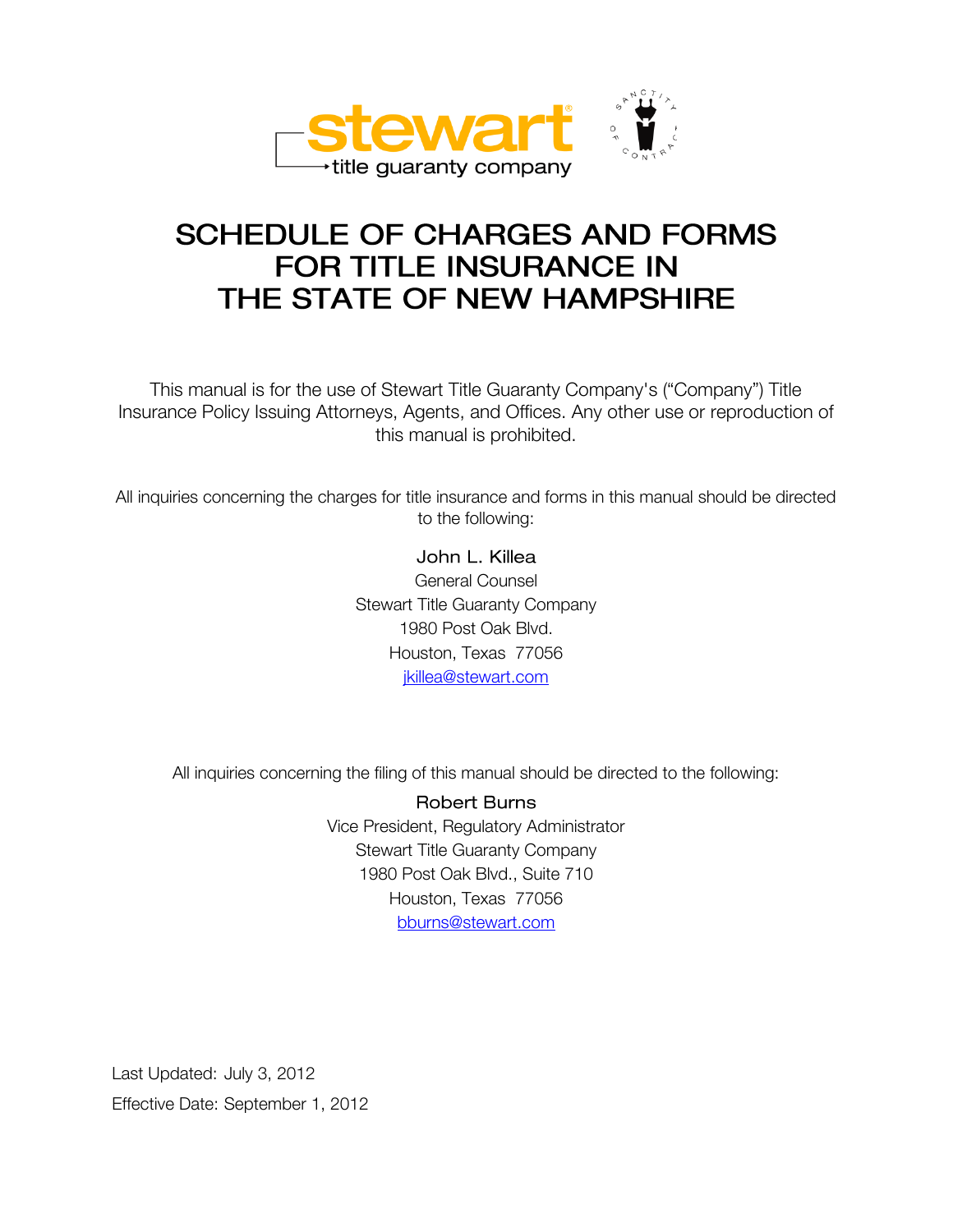į

|           |                                                                                                                   | <b>TABLE OF CONTENTS</b>                                                                                                                                                                                                                              | Page |
|-----------|-------------------------------------------------------------------------------------------------------------------|-------------------------------------------------------------------------------------------------------------------------------------------------------------------------------------------------------------------------------------------------------|------|
| А.        |                                                                                                                   |                                                                                                                                                                                                                                                       |      |
| <b>B.</b> |                                                                                                                   | <b>SCHEDULE OF CHARGES FOR POLICIES</b>                                                                                                                                                                                                               |      |
|           | 1.<br>2.<br>3.<br>4.<br>5.<br>6.<br>7.<br>8.<br>9.<br>10.<br>11.<br>12.<br>13.<br>14.<br>15.<br>16.<br>17.<br>18. | Charge for Owner's Policy Issued to Insured Under a Leasehold Policy  5<br>ALTA Short Form Expanded Coverage Residential Loan Policy  6<br>ALTA Short Form Residential Limited Coverage Junior Loan Policy 8<br>Simultaneous Issue Transactions<br>a) |      |
|           |                                                                                                                   | Simultaneous Issuance of Two Owner's Policies Insuring the Fee Title  8<br>b)<br>C)<br>Simultaneous Issuance of Owner's Policy for Residential Construction 9<br>d)                                                                                   |      |
| C.        |                                                                                                                   |                                                                                                                                                                                                                                                       |      |
|           | I.                                                                                                                | <b>SCHEDULE A</b><br>SPECIAL PRODUCTS AVAILABLE FOR<br>STEWART TITLE GUARANTY COMPANY ISSUANCE IN NEW HAMPSHIRE<br>Secondary Market Short Form Residential Loan Policy One-To-Four Family  12                                                         |      |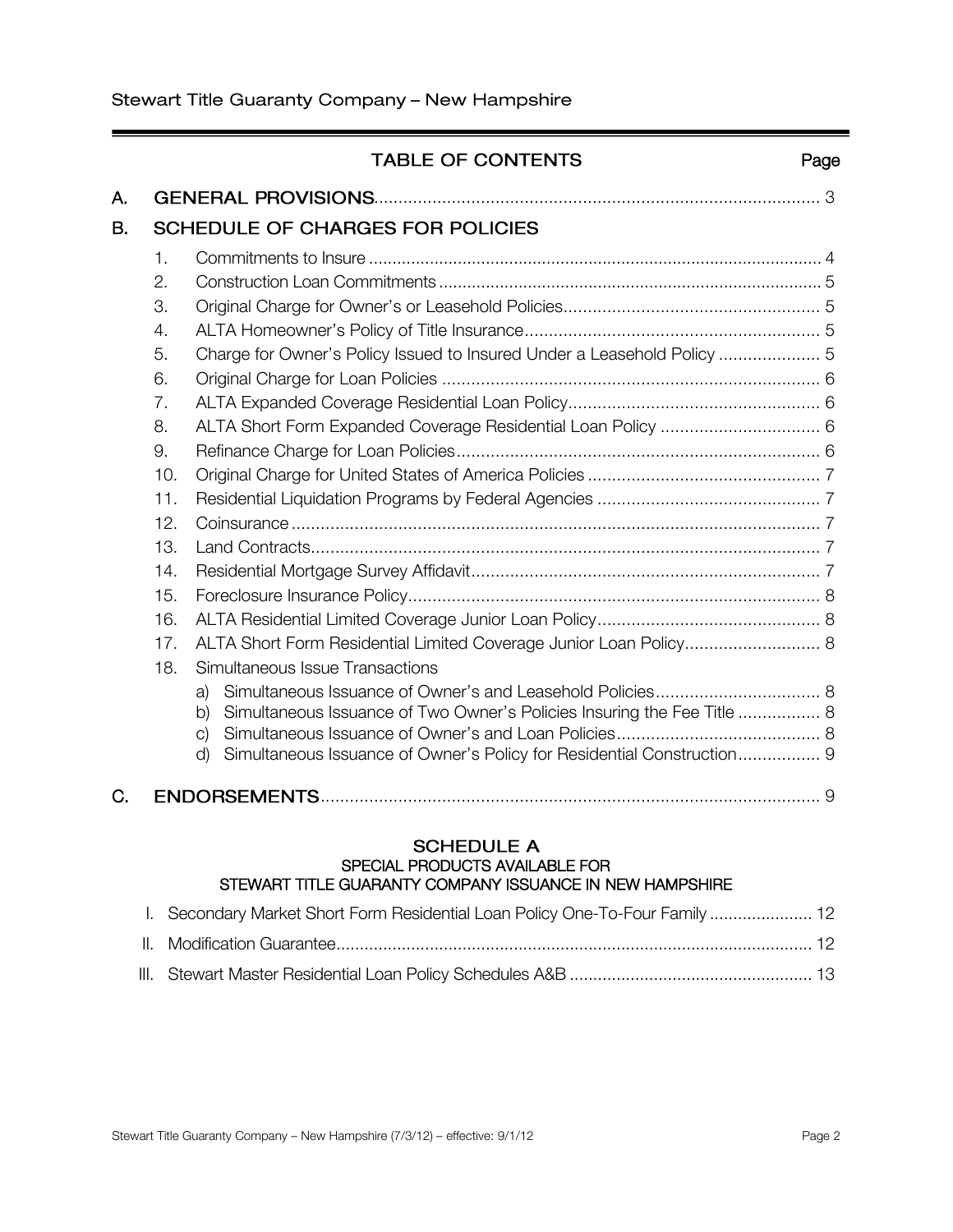## NEW HAMPSHIRE TITLE INSURANCE MANUAL OF CHARGES

#### A. **GENERAL PROVISIONS**

The charges set forth herein shall be observed by all policy issuing attorneys, agents, and offices except when a deviation charge has been filed and approved by the Department of Insurance of the State of New Hampshire.

The charges set forth herein do not include any fee made for title search, title examination, settlement, closing, or escrow services performed by approved attorneys, agents, or offices.

Charges are applicable to units of insurance in multiples of \$1,000 or fractions thereof.

Whenever the underwriter deems the coverage to be extra hazardous, additional charges commensurate with the risk may be assessed. The charge for any endorsement issued in connection with a policy for commercial or industrial real property is negotiable.

Notwithstanding any provisions herein to the contrary, an issuing attorney, agent or office, which would otherwise be obligated to issue its policy of title insurance or other indemnity, at a charge below original charges set out herein, may refuse to issue at the lower charge and may issue at original charges if it notifies the insured in writing of the insured's right to the reduced charge and secures from him a written waiver of that right and request that the company issue at the original charges.

If the form of commitment or policy to be issued would afford protection against adverse condition(s) as revealed by an underwriting analysis and study of a specific risk, and such adverse condition(s) would render the risk unacceptable to the underwriter, the commitment or policy may be issued with a specific exception to any unacceptable condition(s) without credit or additional charge, except such as may be otherwise provided in this manual of charges.

#### **DEFINITIONS**

Charge. The charge is that cost per unit of insurance which, when multiplied by the total units of liability, results in the charge for the risk assumed. The charge does not include the abstracting or searching fee, examination fee, settlement fees, closing fees, or escrow fees.

Full Principal Debt. The full principal debt is that part of the mortgage debt that is secured by land, excluding therefrom that part of the debt, if any, secured by personal property.

Full Value of the Land. The full value of the land is the actual purchase price or, if no sale is involved, the full reasonable value as may be agreed upon between the insurer and the proposed insured. On leasehold estates, the full value of the land is the aggregate of the rentals payable under the primary term of the lease or the full value of the land as herein defined, whichever is less.

Identical Land. The identical land is the land or any part thereof described in a policy of title insurance or other indemnity.

Insured. The insured is the person named as the insured in the policy of title insurance or other indemnity.

Land, Premises, or Property. Unless otherwise set forth in the policy of title insurance or other indemnity, land, premises, or property is the land described, specifically or by reference, and improvements affixed thereto which by law constitute real property.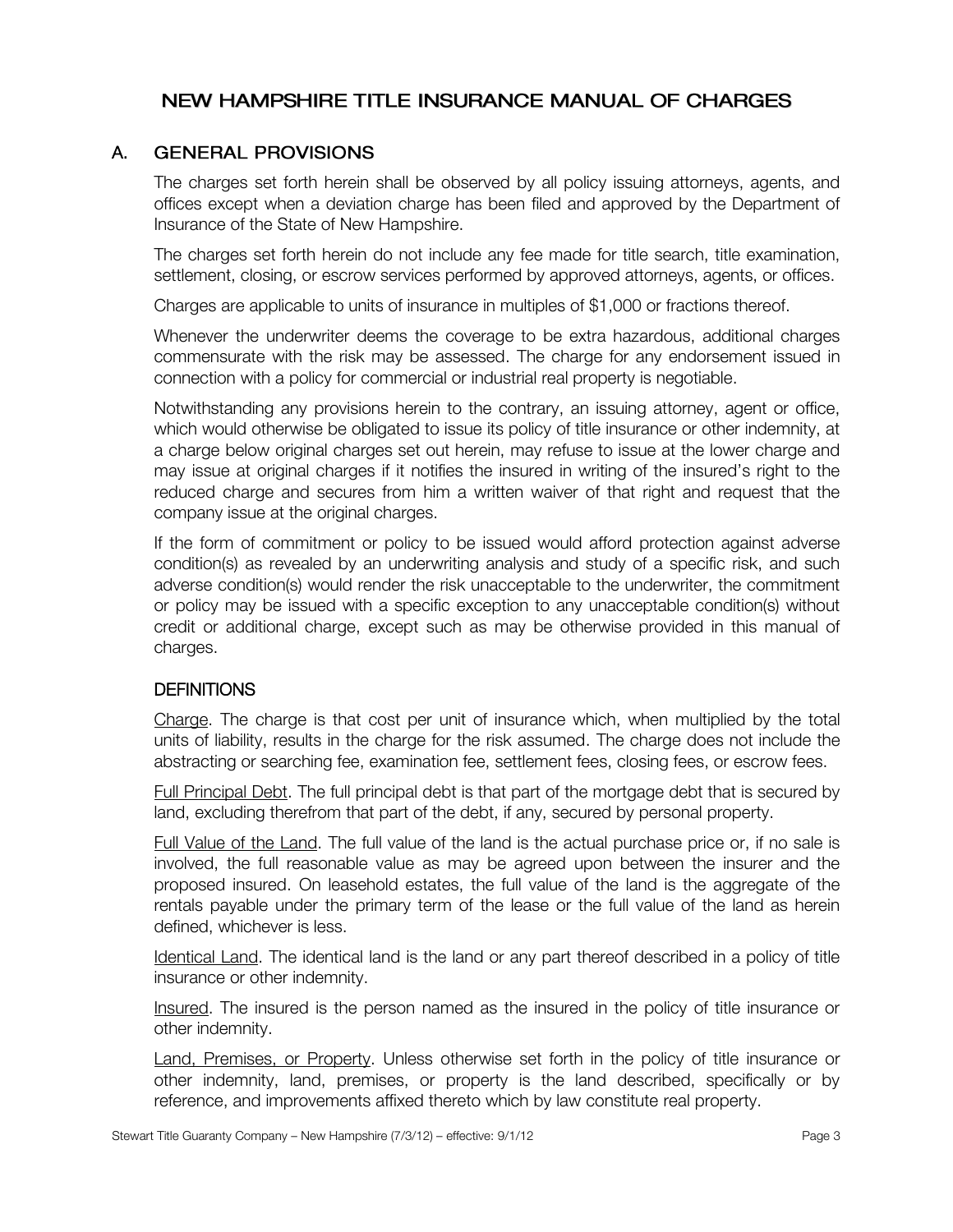Mortgage. A mortgage is a mortgage, deed of trust, trust deed, or other security instrument relating, at least in part, to land.

Simultaneous Issuance. Simultaneous issue is the issuance of two or more policies on identical land out of the same transaction. The effective dates of the policies do not have to be the same in order to qualify for a simultaneous issue; however, if the effective dates are not the same, these policies must have been able to have been issued the same day and a commitment to insure each interest insured must have been issued at the time of the consummation of the transaction.

#### B. SCHEDULE OF CHARGES FOR POLICIES

#### 1. Commitments to Insure

(a) Commitments to insure may be issued only when the issuing company has received a bona fide order to insure the entity named as a party to be insured as to the interest in the title to the real property specified in the commitment.

When a commitment to insure is issued, it is expected that the policy committed for shall be issued if the transaction as contemplated is completed, and the applicable charge for the issuance of the policy shall be collected. A transaction shall be deemed to be completed when the interest specified in the commitment is created of record in the entity named to be insured in the commitment.

(b) When title is to be acquired by a grantee to facilitate sale to a subsequent purchaser, a commitment for an owner's policy may be issued in contemplation of two successive transfers of fee simple title involving the identical one-to-four family residential parcel or real estate or a residential condominium unit, provided that both transfers take place within a period of not more than one year from the date of issuance of the original commitment.

Any commitment so issued may name as a party insured the proposed grantee in the first deed as well as the proposed purchaser to be named in the second deed, provided that the second deed is delivered and filed for record within a period of one year after the date of issuance of the original commitment. Any commitment so issued may be amended to show the change in status of title, to include the vesting of title in the first grantee, and to require subsequent transfer to the second grantee.

If no further activity transferring the title occurs of record within one year from the date of the original issuance of the commitment, the transaction shall be deemed to have been completed and the owner's policy shall be issued insuring the grantee in the first transfer as contemplated in the original commitment.

If, within the period of one year after the issuance of the original commitment for the owner's policy, the first grantee transfers the title of record to a subsequent grantee, the transaction shall be deemed to have been completed and the owner's policy shall be issued to the second grantee for the full amount of the purchase price. The charge shall be the original charge for issuance of the owner's policy.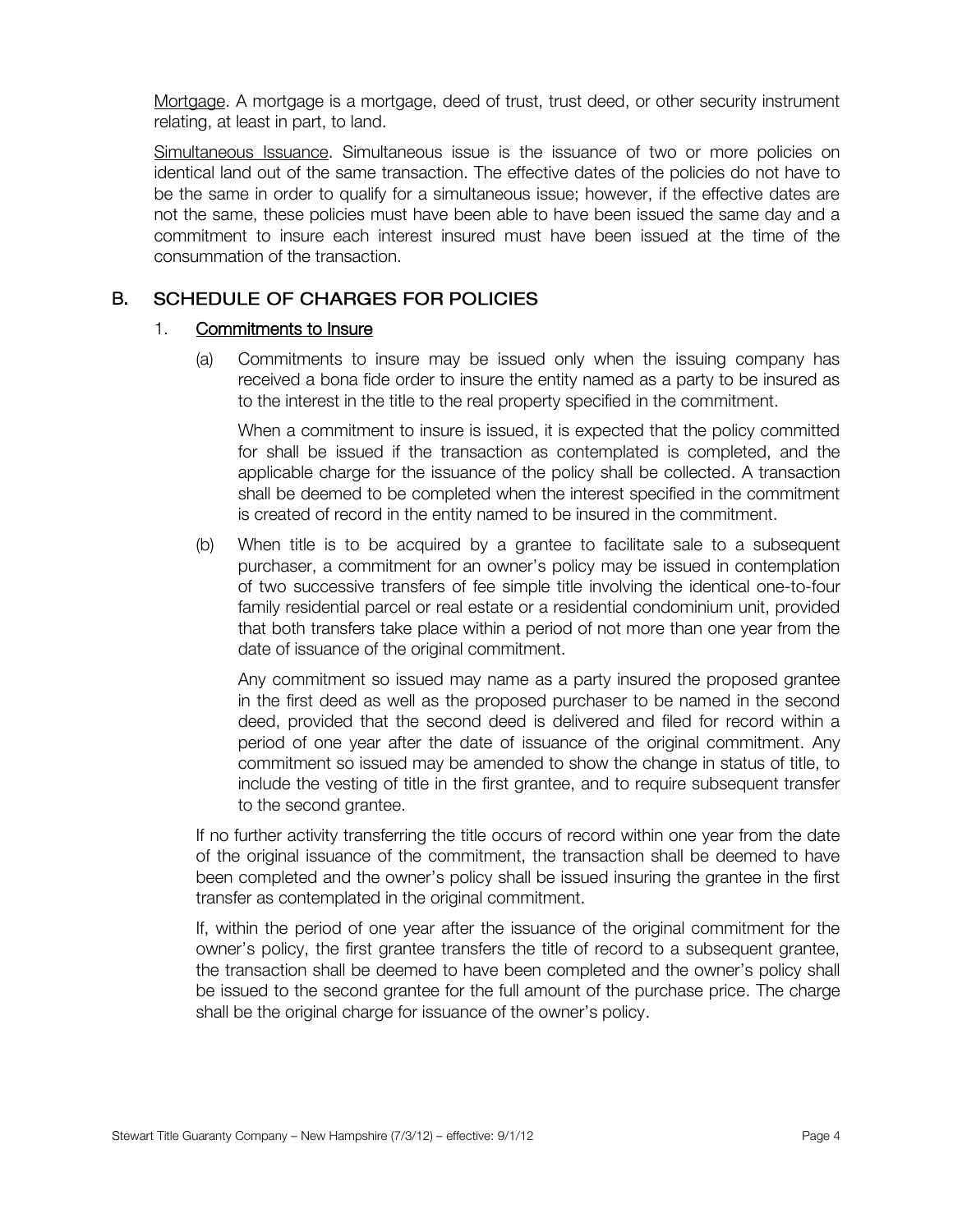### 2. Construction Loan Commitments

When a commitment is provided in lieu of immediate issuance of a policy on a temporary construction loan, the following charge will apply:

| The first $$5,000$                                 | \$7.50 |
|----------------------------------------------------|--------|
| For each additional \$1,000 or<br>fraction thereof | \$1.00 |

When the policy committed for is requested, the original charge for the Loan policy shall be applicable. Credit shall be allowed for the amount paid for the commitment, less the minimum charge, provided that upon completion of construction, if the temporary construction loan is not replaced by a permanent loan, the transaction shall be deemed completed and a policy covering the temporary construction loan shall be issued.

If the temporary construction loan is refinanced by a permanent loan and the policy is issued in connection with the new security instrument securing the permanent loan, no credit shall be allowed for the cost of the construction loan commitment.

#### 3. Original Charge for Owner's or Leasehold Policies

An owner's policy insuring a fee simple estate will not be issued for less than the full face value of the insured's interest in the land. An owner's policy insuring a leasehold estate will not be issued for less than the aggregate of the rentals payable under the primary term of the lease or the full value of the land, whichever is less.

| <b>Amount of Liability</b>   | Per Thousand |
|------------------------------|--------------|
| Up to \$200,000              | \$3.00       |
| \$200,001-\$1,000,000, add   | \$2.00       |
| \$1,000,001-\$5,000,000, add | \$1.50       |
| Over \$5,000,000             | negotiable   |
| Minimum charge               | \$100        |

The charge for original owner's or leasehold insurance shall be as follows:

### 4. ALTA Homeowner's Policy of Title Insurance

This policy is to be issued on one-to-four family residential structures.

The charge for the policy shall be as follows:

| Amount of Liability          | Per Thousand |
|------------------------------|--------------|
| Up to \$200,000              | \$3.30       |
| \$200,001-\$1,000,000, add   | \$2.20       |
| \$1,000,001-\$5,000,000, add | \$1.65       |
| Over \$5,000,000             | negotiable   |
| Minimum charge               | \$100        |

#### 5. Charge for Owner's Policy Issued to Insured Under a Leasehold Policy

Stewart Title Guaranty Company – New Hampshire (7/3/12) – effective: 9/1/12 When an insured under a leasehold policy purchases the land within five (5) years after issuance of a leasehold policy, the insured may be issued an owner's policy in an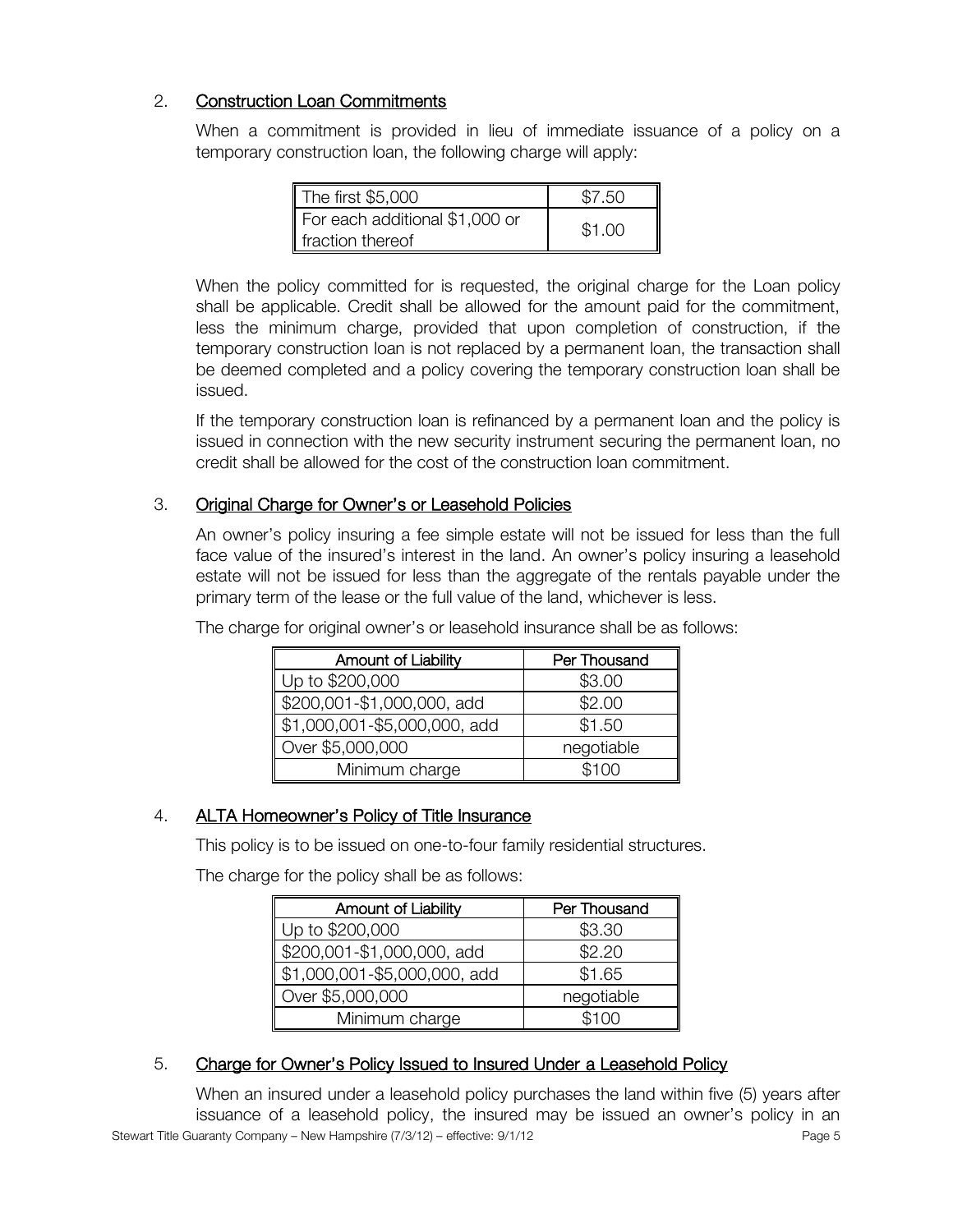amount up to the face amount of the insured's leasehold policy at fifty percent (50%) of the original owner's charge.

If the owner's policy is not issued within five years of issuance of the leasehold policy, the owner's policy charge shall be seventy-five percent (75%) of the original owner's charge to the extent that the amount of liability thereunder does not exceed the liability under the leasehold policy.

To the extent that the amount of owner's coverage exceeds the leasehold coverage, assess the original charge.

#### 6. Original Charge for Loan Policies

A Loan policy cannot be issued for an amount less than the full principal debt. A policy can, however, be issued for an amount in excess of the principal debt to cover interest, foreclosure costs, etc.

A Loan policy expires with the payment or satisfaction of the mortgage described in the policy, except when satisfied by foreclosure or other lawful means of acquiring title in settlement of the mortgage debt. A new mortgage given to renew an old mortgage debt which was originally covered by insurance is a new transaction creating new liability, and if insured, carries the original charge for the Loan policy, unless it falls within the classification of charge for Loan policies on refinance loans.

The charge for original Loan policy regardless of whether it applies to a first mortgage or to a mortgage other than a first shall be as follows:

| <b>Amount of Liability</b> | Per Thousand |
|----------------------------|--------------|
| Up to \$500,000            | \$2.00       |
| \$500,001-\$5,000,000, add | \$1.75       |
| Over \$5,000,000           | negotiable   |
| Minimum charge             | \$100        |

#### 7. ALTA Expanded Coverage Residential Loan Policy

#### 8. ALTA Short Form Expanded Coverage Residential Loan Policy

This policy is to be issued on one-to-four family residential structures. The charge for the ALTA Expanded Coverage Residential Loan Policy and the ALTA Short Form Expanded Coverage Residential Loan Policy will be one hundred ten percent (110%) of the applicable charge for the original Loan Policy, currently approved for New Hampshire, plus any additional charges for endorsements, if any, issued separately or included in the ALTA Expanded Coverage Residential Loan Policy coverages.

#### 9. Refinance Charge for Loan Policies

A refinance charge shall apply to all 1-4 family residential refinance transactions if the property is currently encumbered by a first mortgage held by an institutional lender recorded within the last five (5) years. The refinance charge is equivalent to sixty percent (60%) of the charge for an original loan policy and shall apply to the full amount of the new loan.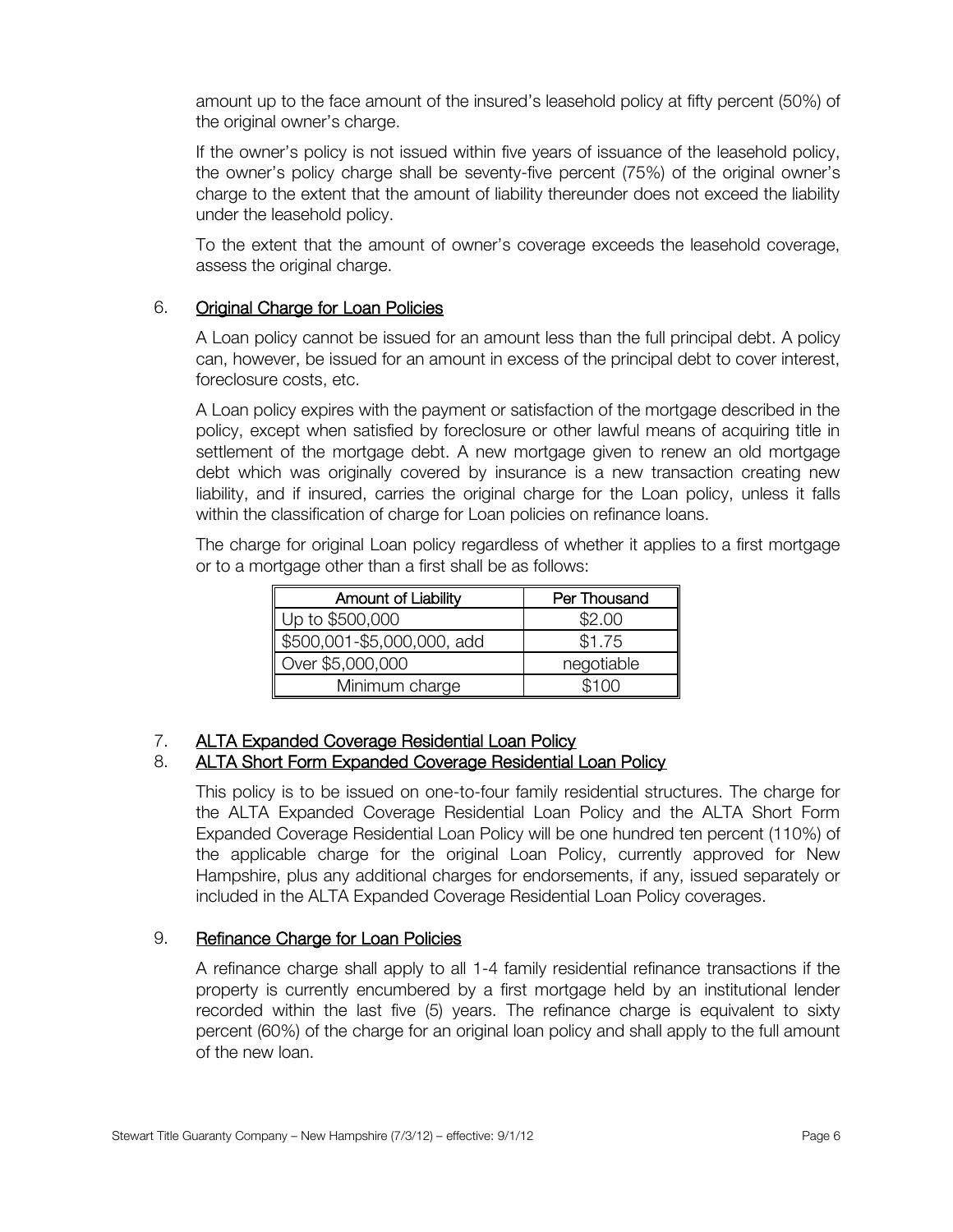#### 10. Original Charge for United States of America Policies

When an owner's policy is issued to the United States of America on a form approved by the Department of Justice, which insures against loss or damage, together with costs and expenses, that title to land or an interest therein is as outlined in the policy, its exceptions, conditions, and stipulations, the charge shall be the same as for owner's and leasehold policies.

#### 11. Residential Liquidation Programs by Federal Agencies

When an insured under a Loan policy acquires title to a one-to-four family residence by foreclosure or by voluntary conveyance in lieu of foreclosure in extinguishment of a debt and transfers title to the residence to a governmental agency in connection with that agency's business of guaranteeing the repayment of the mortgage, and the agency has acquired the residence for immediate resale, the agency may request and be entitled to the following:

- (a) An interim commitment to insure, issued for a term of twenty-four months committing the company to issue an owner's policy to the agency or to its purchaser.
- (b) An owner's policy issued as committed for shall be issued to:
	- (1) The purchaser from the agency. The charge shall be the applicable reissue charge for an owner's policy up to the amount of the commitment, plus the original charge for any amount in excess of the commitment.
	- (2) The agency after the expiration of twenty-four months if no transfer has been made. The charge shall be the applicable reissue charge for the owner's policy, up to the amount of the commitment.

#### 12. Coinsurance

In a transaction where the total liability is assumed by two or more insurers, with the liability being divided between the insurers from the first dollar, the charge applicable to the liability assumed by each insurer shall be the charge as set forth herein, computed as though each insurer were the primary insurer from the first dollar of its liability.

#### 13. Land Contracts

At the time a land contract is recorded, an owner's policy shall be issued with the proper charge assessed.

The vendee shall be the named insured.

At such time as the deed is filed and record title is vested in the same vendee previously insured, and upon furnishing a copy of the owner's policy and owner's policy up to the same amount insuring the new estate, a policy shall be issued at eighty (80%) of the basic charge up to the liability previously issued with excess coverage at the original owner's policy charge.

#### 14. Residential Mortgage Survey Affidavit

The charge for the residential mortgage survey affidavit shall be \$50.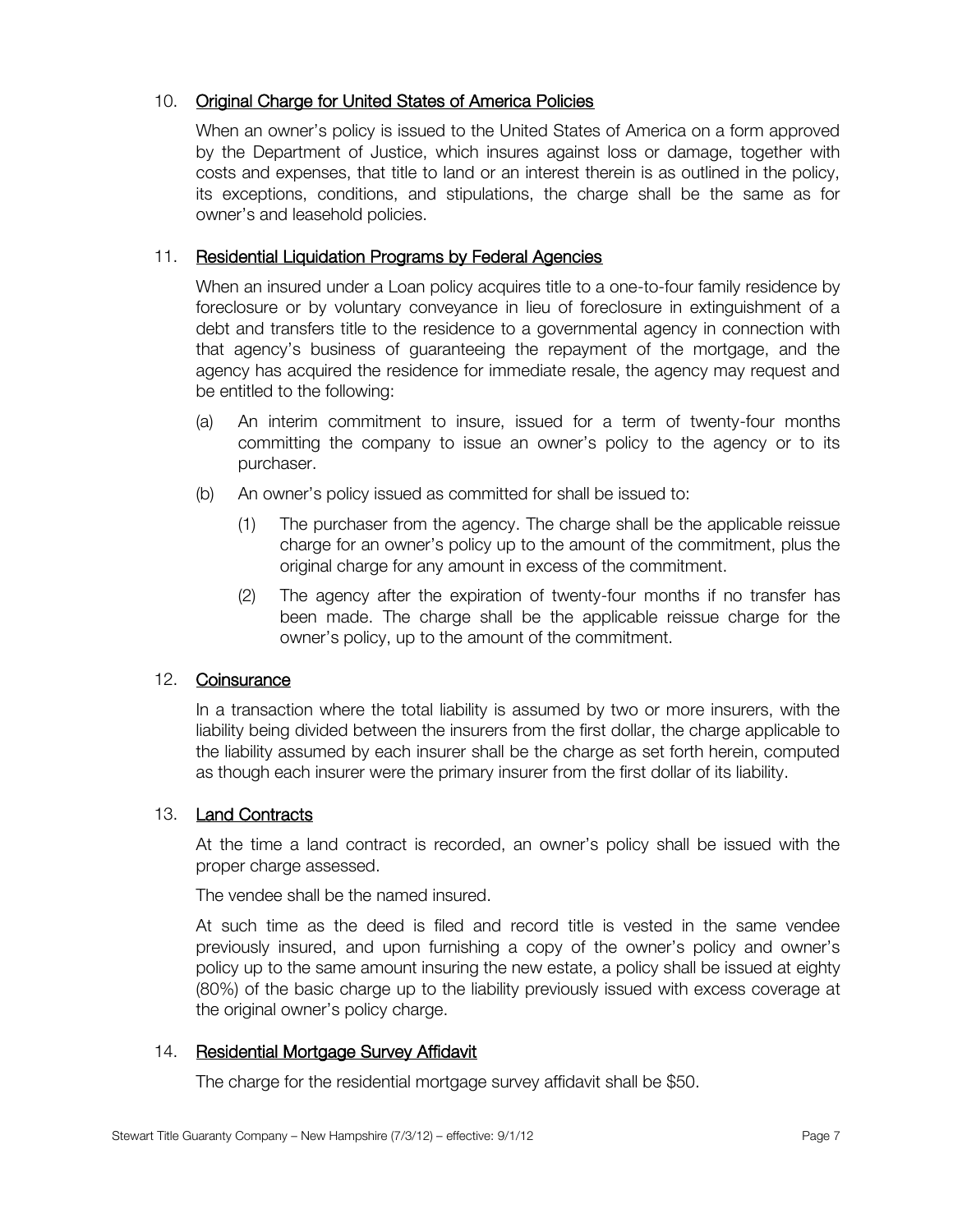#### 15. Foreclosure Insurance Policy

The Foreclosure Insurance Policy is a policy to be issued prior to foreclosure and would be issued to a foreclosing lender, trustee (in deed of trust states), and/or lender's attorney. The policy insures as to various title matters according to the public records: (1) the ownership of the land; (2) leases, options, or contracts to purchase; (3) notices of bankruptcy; (4) notices of default or foreclosure; (5) defects or encumbrances recorded after the foreclosing mortgage; and (6) addresses and assignments of the above matters or claimants. The Policy is issued in anticipation of a foreclosure of a mortgage and provides the mortgagee with record information regarding those persons who should be joined in a foreclosure action or who should be notified of a foreclosure. Continuation of coverage could be provided by a down date endorsement. The premium for the policy will remain identical to the charges of other Loan policies, with a minimum charge of \$100.

#### 16. ALTA Residential Limited Coverage Junior Loan Policy

#### 17. ALTA Short Form Residential Limited Coverage Junior Loan Policy

Upon application, the Company may issue the ALTA Residential Limited Coverage Junior Loan Policy or the ALTA Short Form Residential Limited Coverage Junior Loan Policy to an insured affording limited liability based upon a search for specific types of interest shown by the public record.

The charge for this type of Limited Coverage Junior Loan Policy shall be \$2.00 per \$1,000, with a minimum charge of \$65.

#### 18. Simultaneous Issue Transactions

#### a) Simultaneous Issuance of Owner's and Leasehold Policies

When a leasehold owner's policy of an equal or lesser amount is issued with the same effective date simultaneously with an owner's policy covering the same land, the leasehold owner's policy shall be issued at thirty (30%) of the owner's policy charge applicable to that transaction. The minimum for each policy shall be \$100.

#### b) Simultaneous Issuance of Two Owner's Policies Insuring the Fee Title

When an owner's policy is issued to the purchaser, and the seller at the time of the conveyance desires an owner's policy, the charge on the first policy shall be the original charge, and the second policy shall be issued for an additional thirty percent (30%) of the original charge. The minimum for each policy shall be \$100.

#### c) Simultaneous Issuance of Owner's and Loan Policies

When a loan policy of an equal or lesser amount is issued with the same effective date simultaneously with an owner's policy covering the same land and the mortgagor is the holder of the security instrument listed in Schedule A of the owner's policy, the charge for the loan policy so simultaneously issued shall be \$50. The foregoing is applicable to a leasehold loan policy issued simultaneously with a leasehold owner's policy.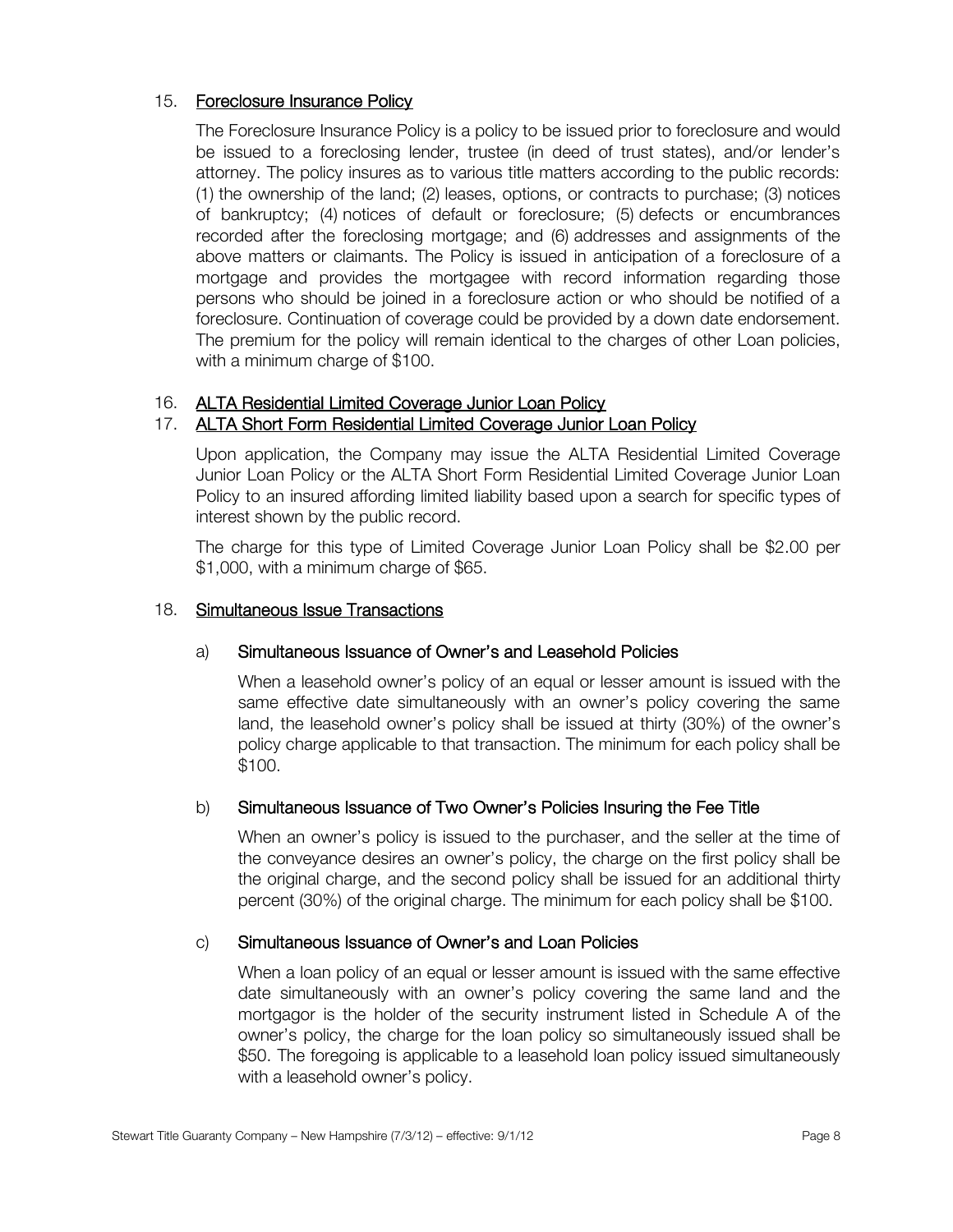#### d) Simultaneous Issuance of Owner's Policy for Residential Construction

A Loan policy may be issued to the construction loan mortgagee of a residential builder on a one-to-four family dwelling wherein the builder shall be delivering an owner's policy to the ultimate purchaser. The charge for the Loan policy and ultimate purchaser's owner's policy shall be the original owner's policy charge calculated for the purchase price plus \$50. Payment for the Loan and owner's policies shall be made at the time of the issuance of the Loan policy. An adjustment for the owner's policy and any additional charge shall be made at the time of the issuance of the owner's policy.

#### C. **ENDORSEMENTS**

Endorsements for special or unusual risks that are requested by the insured and acceptable to the Company may be issued and charged for at a price agreed upon by the Company and the insured.

| <b>ALTA Series</b>  | Description                                                                 | Charge             |
|---------------------|-----------------------------------------------------------------------------|--------------------|
| ALTA <sub>1</sub>   | <b>Street Assessments</b>                                                   | \$.50 per thousand |
| ALTA <sub>2</sub>   | Truth-in-Lending                                                            | \$.50 per thousand |
| ALTA <sub>3</sub>   | Zoning                                                                      | \$.50 per thousand |
| ALTA 3.1            | Zoning-Completed Structure                                                  | \$.75 per thousand |
| ALTA 4              | Condominium                                                                 | \$25               |
| ALTA 4.1            | Condominium                                                                 | \$25               |
| ALTA <sub>5</sub>   | Planned Unit Development                                                    | \$25               |
| ALTA <sub>5.1</sub> | Planned Unit Development                                                    | \$25               |
| ALTA <sub>6</sub>   | Variable Rate Mortgage                                                      | \$25               |
| ALTA 6.2            | Variable Rate Mortgage-Negative Amortization                                | \$25               |
| ALTA <sub>7</sub>   | Manufactured Housing Unit                                                   | \$25               |
| ALTA 7.1            | Manufactured Housing Unit-Conversion; Loan                                  | \$25               |
| ALTA 7.2            | Manufactured Housing Unit-Conversion; Owner                                 | \$25               |
| ALTA 8.1            | Environmental Protection Lien                                               | \$25               |
| ALTA 8.2            | Commercial Environmental Protection Lien                                    | \$50               |
| <b>ALTA 9-06</b>    | Restrictions, Encroachments, Minerals                                       | \$25               |
| ALTA 9.1            | Restrictions, Encroachments, Minerals -                                     | \$25               |
| ALTA 9.2            | Unimproved Land<br>Restrictions, Encroachments, Minerals - Improved<br>Land | \$25               |
| ALTA 9.3            | Restrictions, Encroachments, Minerals                                       | \$25               |
| ALTA 9.4            | Restrictions, Encroachments, Minerals-<br>Unimproved Land                   | \$25               |
| ALTA 9.5            | Restrictions, Encroachments, Minerals -Improved<br>Land                     | \$25               |
| ALTA 10             | Assignment                                                                  | \$25               |
| <b>ALTA 10.1</b>    | Assignment & Date Down                                                      | \$50               |
| ALTA <sub>11</sub>  | Mortgage Modification                                                       | \$35               |
| <b>ALTA 11.1</b>    | Mortgage Modification with Subordination                                    | \$35               |
| ALTA 12             | Aggregation                                                                 | No charge          |
| ALTA 13             | Leasehold-Owner's                                                           | No charge          |
| <b>ALTA 13.1</b>    | Leasehold-Loan                                                              | No charge          |
| ALTA 14             | Future Advance-Priority (with and without MML)                              | \$50               |
| <b>ALTA 14.1</b>    | Future Advance-Knowledge (with and without<br>MML)                          | \$50               |
| <b>ALTA 14.2</b>    | Future Advance-Letter of Credit (with and without<br>MML)                   | \$50               |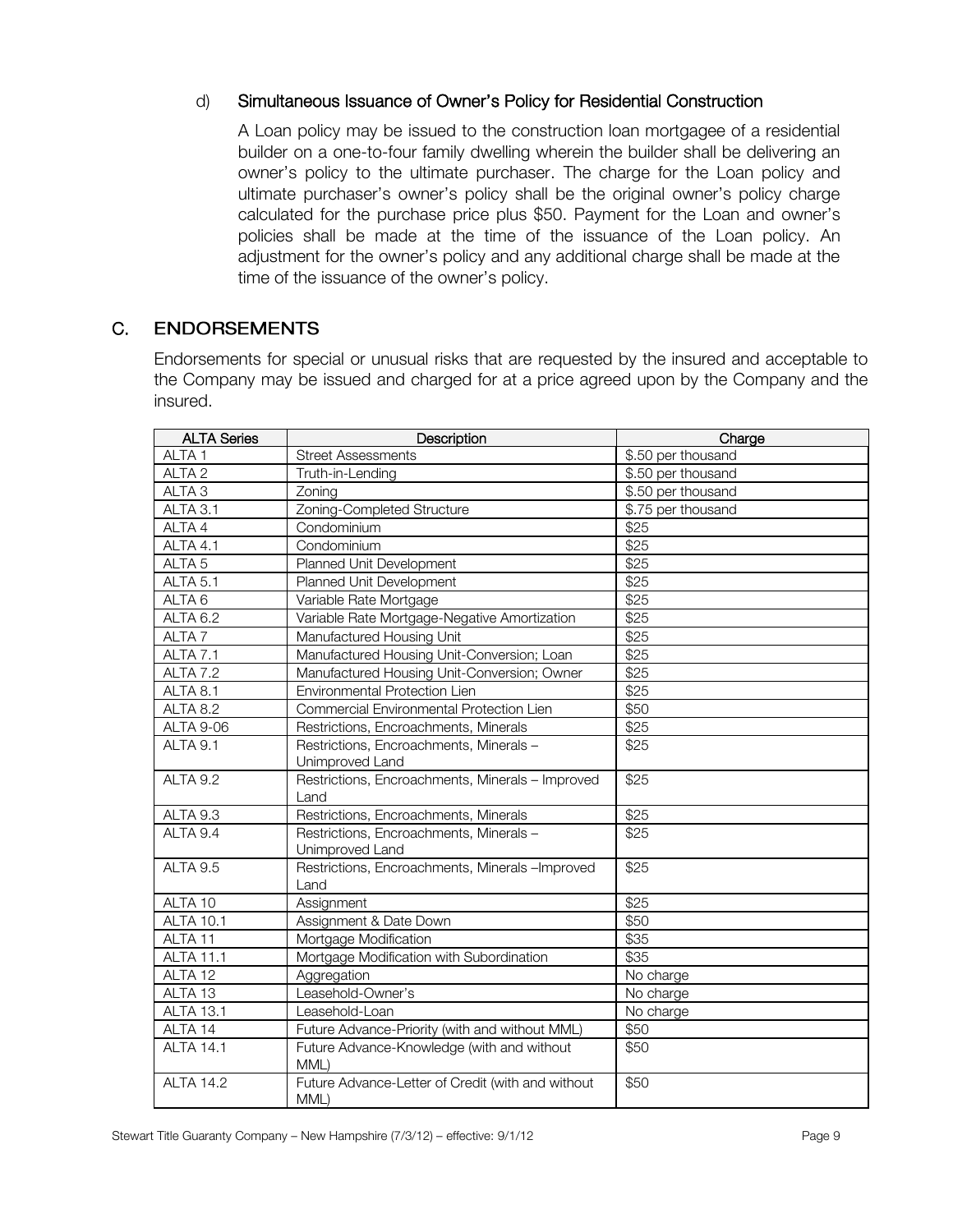| <b>ALTA Series</b> | Description                                                            | Charge                                                                                                                                                                                  |
|--------------------|------------------------------------------------------------------------|-----------------------------------------------------------------------------------------------------------------------------------------------------------------------------------------|
| <b>ALTA 14.3</b>   | Future Advance-Reverse Mortgage (with and<br>without MML)              | \$50                                                                                                                                                                                    |
| ALTA 15            | Nonimputation-Full Equity Transfer                                     | 5% of the original charge for the<br>owner policy                                                                                                                                       |
| <b>ALTA 15.1</b>   | Nonimputation-Additional Insured                                       | 5% of the original charge for the<br>owner policy                                                                                                                                       |
| <b>ALTA 15.2</b>   | Nonimputation-Partial Equity Transfer                                  | 5% of the original charge for the<br>owner policy                                                                                                                                       |
| ALTA 16            | Mezzanine Financing                                                    | 5% of the original charge for the<br>owner policy                                                                                                                                       |
| ALTA 17            | Access and Entry                                                       | No Charge                                                                                                                                                                               |
| <b>ALTA 17.1</b>   | Indirect Access and Entry                                              | No Charge                                                                                                                                                                               |
| <b>ALTA 17.2</b>   | <b>Utility Access</b>                                                  | \$100                                                                                                                                                                                   |
| ALTA 18            | Single Tax Parcel                                                      | No Charge                                                                                                                                                                               |
| <b>ALTA 18.1</b>   | Multiple Tax Parcel                                                    | No Charge                                                                                                                                                                               |
| ALTA 19            | Contiguity-Multiple Parcels                                            | \$25                                                                                                                                                                                    |
| <b>ALTA 19.1</b>   | Contiguity-Single Parcel                                               | \$25                                                                                                                                                                                    |
| ALTA 20            | First Loss-Multiple Parcel Transactions                                | \$25 residential; \$100 commercial                                                                                                                                                      |
| ALTA <sub>22</sub> | Location                                                               | \$25                                                                                                                                                                                    |
| <b>ALTA 22.1</b>   | Location and Map                                                       | \$25                                                                                                                                                                                    |
| ALTA <sub>23</sub> | Co-Insurance                                                           | No additional charge when attached<br>to policy                                                                                                                                         |
| ALTA 24            | Doing Business                                                         | \$50                                                                                                                                                                                    |
| ALTA 25            | Same As Survey                                                         | \$50                                                                                                                                                                                    |
| <b>ALTA 25.1</b>   | Same as Portion of Survey                                              | \$50                                                                                                                                                                                    |
| ALTA 26            | Subdivision                                                            | \$50                                                                                                                                                                                    |
| ALTA 27            | Usury                                                                  | \$100                                                                                                                                                                                   |
| ALTA 28            | Easement-Damage or Enforced Removal                                    | \$50                                                                                                                                                                                    |
| ALTA 29            | Interest Rate Swap Endorsement-Direct Obligation                       | 10% of the original charge                                                                                                                                                              |
| <b>ALTA 29.1</b>   | Interest Rate Swap Endorsement-Additional<br>Interest                  | 10% of the original charge                                                                                                                                                              |
| <b>ALTA 29.2</b>   | Interest Rate Swap Endorsement-Direct Obligation-<br>Defined Amount    | The charge will be based on the<br>applicable increase in liability for the<br>additional amount of insurance set<br>forth in the endorsement based on the<br>basic schedule of charges |
| <b>ALTA 29.3</b>   | Interest Rate Swap Endorsement-Additional<br>Interest - Defined Amount | The charge will be based on the<br>applicable increase in liability for the<br>additional amount of insurance set<br>forth in the endorsement based on the<br>basic schedule of charges |
| ALTA 30            | One To Four Family Shared Appreciation Mortgage                        | \$25                                                                                                                                                                                    |
| ALTA 31            | Severable Improvements                                                 | 10% of the original charge                                                                                                                                                              |
| ALTA 32            | Construction Loan - Loss of Priority                                   | \$50                                                                                                                                                                                    |
| <b>ALTA 32.1</b>   | Construction Loan - Loss of Priority - Direct<br>Payment               | \$50                                                                                                                                                                                    |
| ALTA 33            | Disbursement                                                           | \$50                                                                                                                                                                                    |
| ALTA 34            | <b>Identified Risk Coverage</b>                                        | \$25                                                                                                                                                                                    |

| Other<br><b>Endorsements</b> | Description                       | Charge    |
|------------------------------|-----------------------------------|-----------|
| НIР                          | Homeowner's Inflation Protection  | No charge |
| REVOLV 2                     | Revolving Line of Credit          | \$50      |
| REVOLV <sub>3</sub>          | Revolving Line of Credit          | No charge |
| CLTA 111.9;                  | FNMA Balloon Mortgage Endorsement | No charge |
| E-1596                       |                                   |           |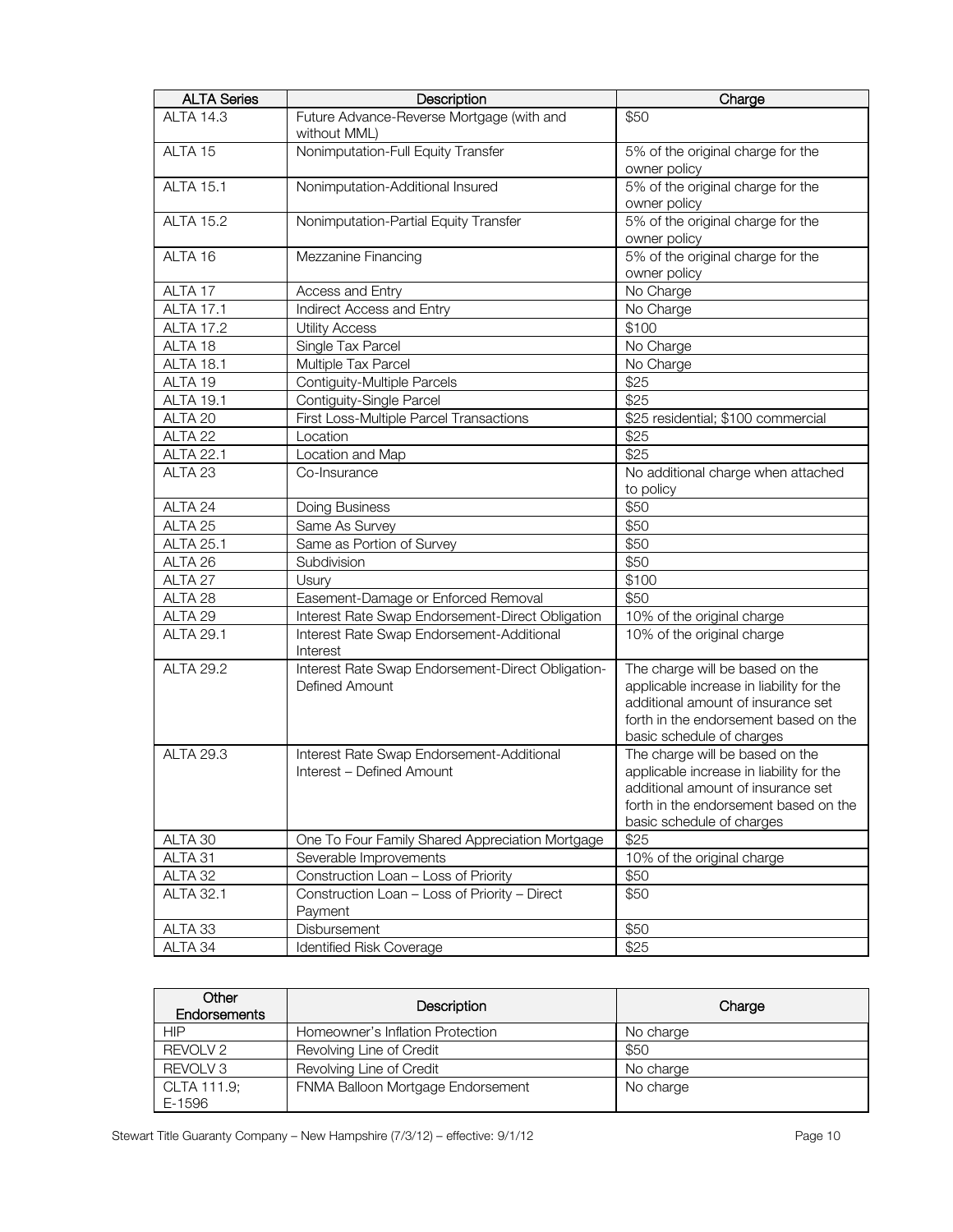| Other<br>Endorsements | Description                                                        | Charge                                                     |
|-----------------------|--------------------------------------------------------------------|------------------------------------------------------------|
|                       | Secondary Mortgage Market 1                                        | \$25                                                       |
| E-9949                | Down Date Endorsement (for Foreclosure<br>Insurance Policy M-9839) | 20% of original charge; No charge for<br>first Endorsement |
| JR1                   | Supplement Coverage                                                | No charge                                                  |
| JR <sub>2</sub>       | Revolving Credit/ Variable Rate Endorsement                        | No charge                                                  |
| <b>UCC</b>            | <b>UCC Endorsement</b>                                             | 15% of the original charge for the<br>Loan Policy          |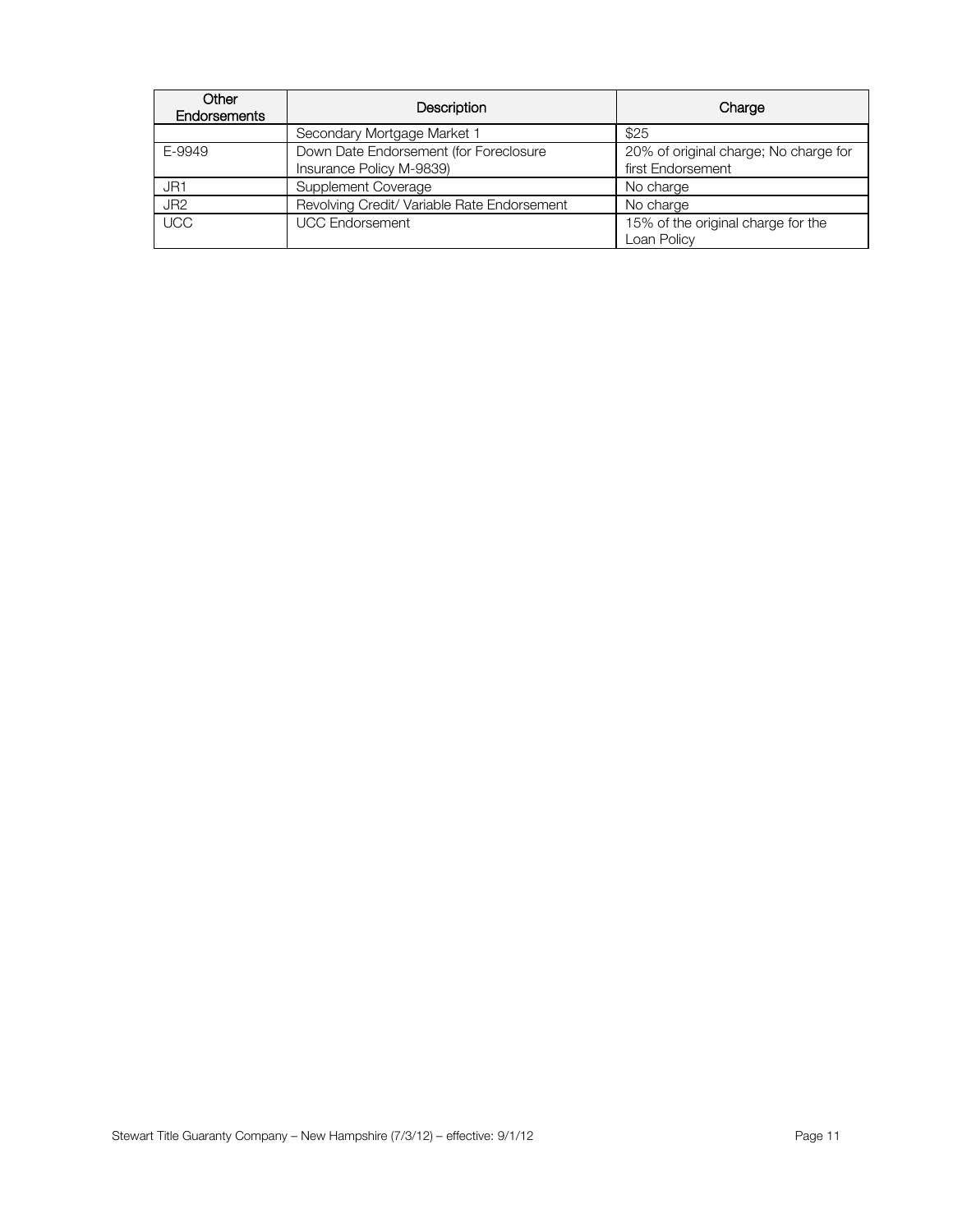# **SCHEDULE A**

# SPECIAL PRODUCTS AVAILABLE FOR STEWART TITLE GUARANTY COMPANY **ISSUANCE IN NEW HAMPSHIRE**

### I. Secondary Market Short Form Residential Loan Policy One-To-Four Family

The Secondary Market Short Form Residential Loan Policy One-to-Four Family policy is designed to provide limited title insurance that meets the title insurance requirements of the Guides of Fannie Mae and Freddie Mac. The Policy is available for first lien refinance and first lien home equity loans as well as first lien purchase transactions. In the latter case, a full priced owner's policy will be issued where applicable. The Policy does not contain all of the insuring provisions of the regular ALTA Loan Policy and does not contain specific title exceptions as to matters recorded in the public records. The policy does insure the validity and priority of the mortgage and does insure against title matters to the extent required by the Guides of Fannie Mae and Freddie Mac. This form has been approved by Fannie Mae and Freddie Mac, so its coverage will be acceptable to the lending community. The Policy would be issued only for one-to-four family improved residential properties in established subdivisions for mortgages issued to institutional lienholders.

The policy has been specifically designed for Internet originated loans and the pricing and cost structure has been designed for a centrally processed, Internet ordered title insurance product. In order to produce this Policy at a reduced charge, Stewart Title Guaranty Company would issue it (in accordance with any applicable state law) only if the order, applicable legal description or address, and names of parties to loan transaction for issuance were placed and communications were sent electronically through websites or other electronic communications locations explicitly designated by Stewart Title Guaranty Company for placement of the Secondary Market Short Form Residential Loan Policy One-To-Four Family. To the extent allowed by applicable federal and state law, the policies would be delivered electronically to lenders, if such delivery is acceptable to lenders, using the same software platforms used for order.

The charge for the Secondary Market Short Form Residential Loan Policy One-To-Four Family will be based on the charges for the loan transaction as indicated as follows for each range set out below:

| Range of Liability | Charge |
|--------------------|--------|
|                    |        |
|                    |        |
|                    |        |
|                    |        |
|                    |        |
|                    |        |

#### II. Modification Guarantee

The Modification Guarantee may be issued in connection with a modification of a mortgage by an institutional lender covering one-to-four residential real property only if the order, applicable legal description or address, and names of parties to the modification for issuance